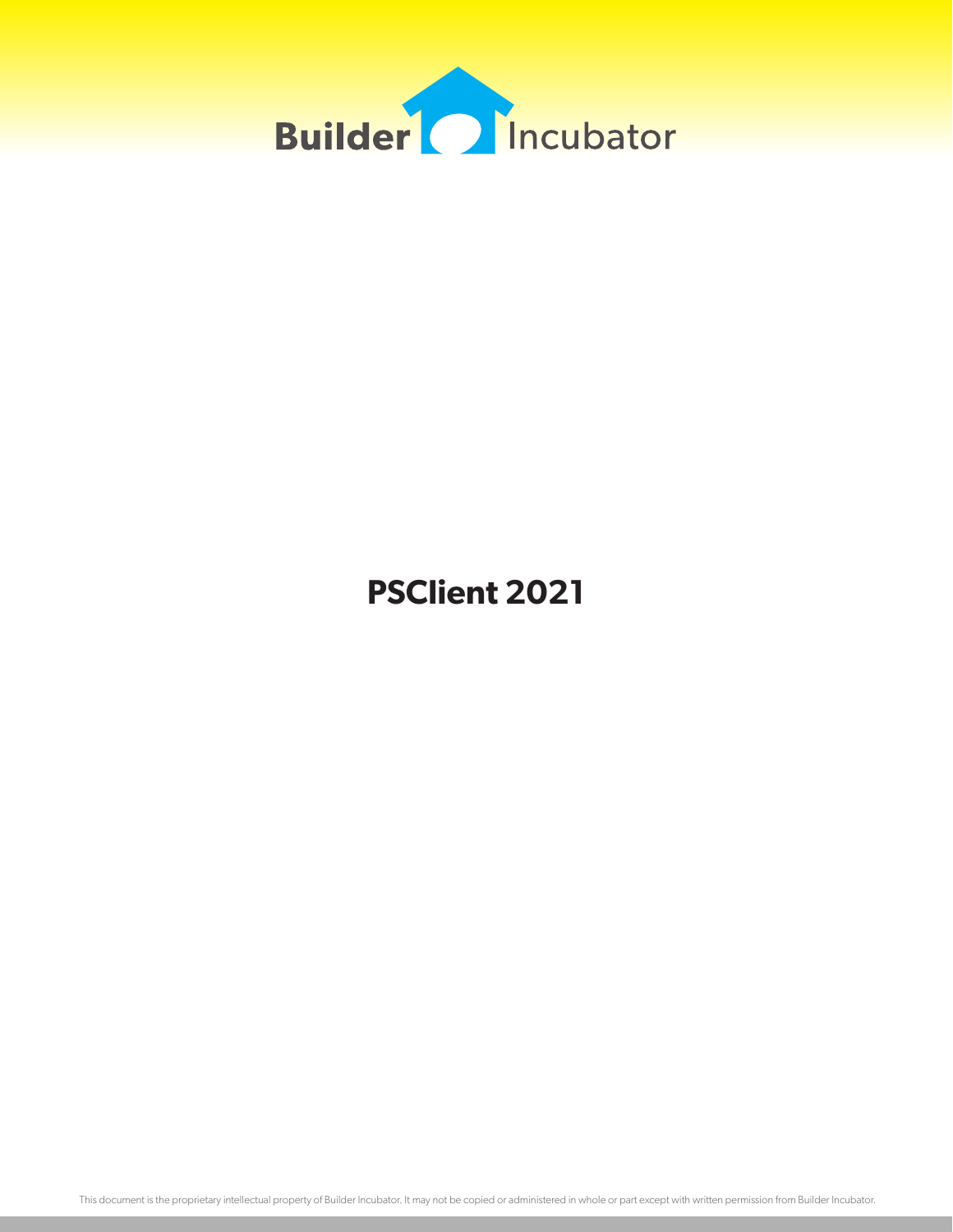

# Released Dec-2020 Release: PSClient 2021a Version: 2021.01.2012.011

#### **Client ID exceeds 99,9999**

Software Report: PSC-89

Updated the field length with proper padding to accommodate clients into 999,9999. This change also included the Client Doc folder creation for the GDrive Doc Management.

### **Added a LOCK checked box to user fields**

Software Report: PSC-87

A checkbox has been added that will LOCK down the PSC-user fields on the Construction tab. This will prevent a user from accidentally un assigning a SUPERINTENDENT to a client job. The lookup / selection will always work. However, "backspacing or deleting" will only work when the ALLOW ACCESS is checked on.

| Client - Department      |                         |                                                                                                                      |                  |                              |              |                                  |         |      | -- 0                   | $-13$        |
|--------------------------|-------------------------|----------------------------------------------------------------------------------------------------------------------|------------------|------------------------------|--------------|----------------------------------|---------|------|------------------------|--------------|
| <b>ID: A28</b>           | <b>Last Name: Clark</b> |                                                                                                                      |                  | <b>First Name: Peter</b>     |              |                                  | Status: | Sold |                        | $\checkmark$ |
|                          |                         | Construction Construction Dates Construction Entry Design Design Entry Finance Finance 2 Finance Dates Finance Entry |                  |                              |              |                                  |         |      |                        |              |
| Superintendent:          | DAVE                    | ۵                                                                                                                    |                  | <b>Construction Coordin:</b> |              | Q                                |         |      | <b>Active Schedule</b> |              |
| Estimator:               |                         | Q                                                                                                                    | Project Manager: |                              |              | Q                                |         |      | <b>Allow Access</b>    |              |
| <b>Job Address:</b>      |                         |                                                                                                                      |                  |                              |              |                                  |         |      |                        |              |
| Const. Stage:            |                         |                                                                                                                      |                  | Q                            |              |                                  |         |      |                        |              |
| <b>Permit Requested:</b> |                         | H                                                                                                                    |                  |                              |              | <b>Promised Date:</b>            |         |      |                        | 鲕            |
| <b>Permit Beceived:</b>  |                         | ≅                                                                                                                    |                  |                              |              | <b>Notice of Commencement:</b>   |         |      |                        | 嗇            |
| <b>Permit Number:</b>    |                         |                                                                                                                      |                  |                              |              | <b>Construction Start:</b>       |         |      |                        | 龠            |
| Permit PIN:              |                         |                                                                                                                      |                  |                              | Orientation: |                                  |         |      |                        | 嗇            |
|                          |                         |                                                                                                                      |                  |                              |              | <b>Certificate of Occupancy:</b> |         |      |                        | m            |
|                          |                         |                                                                                                                      |                  |                              |              |                                  |         |      |                        |              |
|                          |                         |                                                                                                                      |                  | Close                        |              |                                  |         |      |                        |              |

#### **MAIL LIST added alpha sort**

Software Report: PSC-86

Added a sort column to the MAILPS – MAIL LIST

For builders making extensive use of the MAIL LIST having the List Name sorted based on List Name makes locating the correct email group much easier.

| <b>Email List</b>       | -23<br>$\vert$<br>▭                              |
|-------------------------|--------------------------------------------------|
| <b>List Name</b>        | <b>Addresses</b>                                 |
| <b>IABC</b>             | Mike@123.com                                     |
| !Bay                    | email1@iscm.us,email2@iscm.ue,email3@iscm.ue     |
| !charile<br>!PSC&Son    | email@iscm.us<br>Email1@test.com.Email2@test.com |
| !wan                    | email@iscm.us                                    |
| !wen                    | email1@iscm.us                                   |
| !zed                    | emai@iscm.us                                     |
|                         |                                                  |
|                         |                                                  |
|                         |                                                  |
|                         |                                                  |
| <b>Change</b><br>Insert | <b>Delete</b><br><b>Close</b>                    |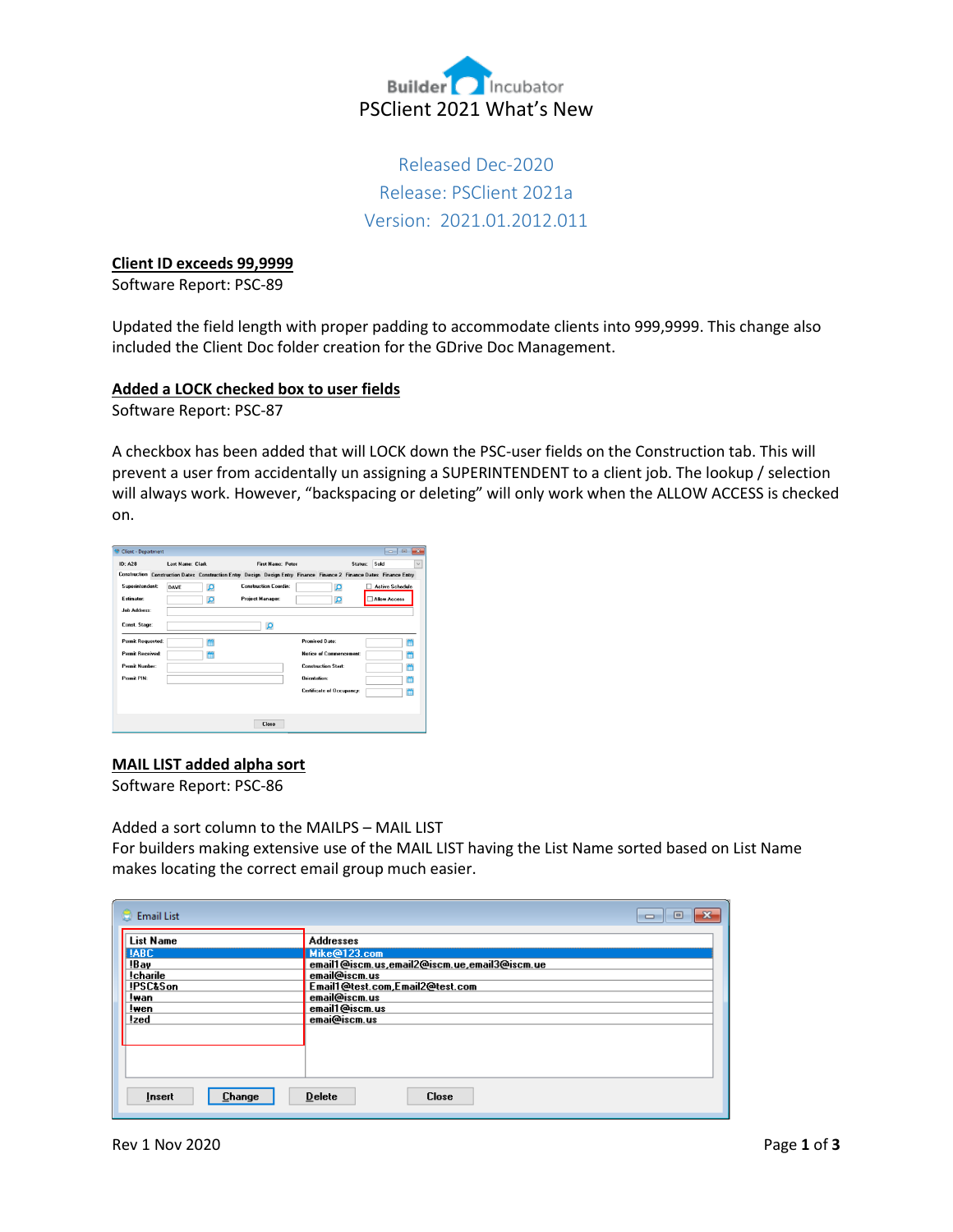

# **Added the FILTER by header and the SEARCH filter to the Master Option - assembly**

Software Report: PSC-85

When selecting individual OPTIONS to include in an ASSEMBLY – added the following

- Option Number lookup
- Header Collapse and Expand via double click
- Filter based on text

| Option Assembly List             | Select option to add to assembly                                                                                                                                                                                                                                                                                                                                                                                                                                                                                                                                                                                                                         | $-23$<br>$\Box$<br>$\Box$                                  |
|----------------------------------|----------------------------------------------------------------------------------------------------------------------------------------------------------------------------------------------------------------------------------------------------------------------------------------------------------------------------------------------------------------------------------------------------------------------------------------------------------------------------------------------------------------------------------------------------------------------------------------------------------------------------------------------------------|------------------------------------------------------------|
| <b>Number</b> Option Description | Items in blue are not valid choices.<br><b>Option</b> Description<br><b>100 LOT PREMIUMS</b><br>110 Lot Cost<br>111 Lot Premium price adjustment<br>$\frac{1000}{2}$ $\frac{1}{2}$<br><b>TOOL ENGINEERING</b><br><b>20000 SUBDIVISIONS</b><br>30000 ELEVATIONS<br>30100 Elevation 1<br>30200 Elevation 2<br>30300 Riverside<br>30400 Elevation 4<br>40000 EXTERIOR COLORS<br>40100 Roof Shingle Color<br>40500 Exterior Paint Color<br><b>60000 STRUCTURAL OPTIONS WHOLE ROOM ADDITIONS</b><br>60010 "Select Bonus Room (Bath 4, Bedroom 5)<br>60011 Bonus Room (Bath 4, Bedroom 5)"<br>60020 Bath 4<br>60022 Bath 5<br><b>Option Number:</b><br>Filter: | <b>Option Headers Only</b><br>$\wedge$<br>Select<br>Cancel |
| Delete<br>Insert                 | Done                                                                                                                                                                                                                                                                                                                                                                                                                                                                                                                                                                                                                                                     |                                                            |

# **Job Number, Job Address and Lot Number added to the Client List**

Software Report: PSC-81

## Sort by TAB

### Lookup field with IN-String filter

| Client List     |                                                                                          |                    |               |                  |                       |              |                               |               |              | $\Box$ e          | $\mathbf{x}$            |
|-----------------|------------------------------------------------------------------------------------------|--------------------|---------------|------------------|-----------------------|--------------|-------------------------------|---------------|--------------|-------------------|-------------------------|
|                 | <b>Client Status: ALL</b>                                                                | $\checkmark$       |               |                  |                       | Salesperson: |                               | $\mathbf{Q}$  | Sales Team:  |                   | $\Omega$                |
|                 |                                                                                          |                    |               |                  |                       | User Ref:    |                               | Q             | Subdivision: |                   | $\overline{\mathbf{Q}}$ |
|                 | Name Client ID Phone 1 Quick Notes Job Address Lender Co-Buyer Model Job # Lot # Address |                    |               |                  |                       |              |                               |               |              |                   |                         |
| Client ID       | <b>Last/First Name</b>                                                                   | <b>Quick Notes</b> | Phone 1       | Lity             | Salesperson Team      |              | <b>Status Model Elevation</b> | Job #         | $Lot $ #     | <b>Address</b>    |                         |
| $\frac{AT}{A3}$ | <b>Foster, Eddie</b>                                                                     |                    | 813-747-9965  | <b>Baltimore</b> | <b>Darrel William</b> | s.           | Alafia - ASG                  | <b>ASG101</b> | $01 - 101$   | 1549 Northgate    |                         |
|                 | Williams, Ernie                                                                          |                    |               | <b>Baltimore</b> | Darrel William        | s            | Alafia - ECR                  | <b>ECR101</b> | $02 - 101$   | 1682 Stonewood Rd |                         |
|                 |                                                                                          |                    |               |                  |                       |              |                               |               |              |                   |                         |
|                 | Job Number: 101                                                                          |                    |               |                  |                       |              |                               |               |              |                   |                         |
| Insert          | Change<br>Delete                                                                         | Transactions       | Lookup by Lot | Lookup by Job #  |                       |              |                               |               |              | Close             |                         |